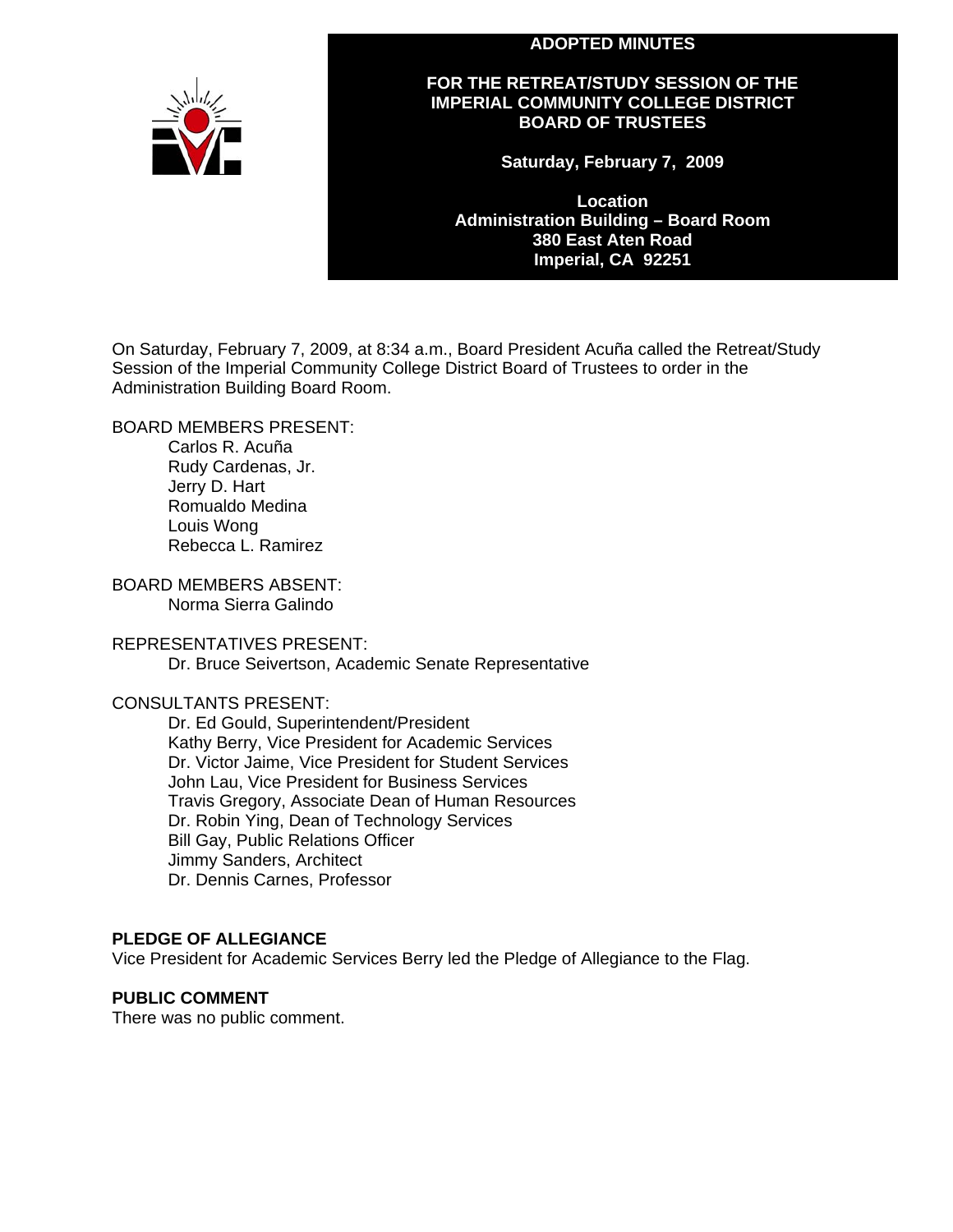## **SCHEDULE**

President Gould welcomed everyone in attendance and introduced the schedule.

### **General Fund Budget Overview, 2007-2008 Summary 2008-2009 Progress, 2009-2010 Projection, 2009-2010 Budget Development Process**

VP Lau passed out the Monthly Budget Report for the month ended December 31, 2008 General Fund, Unrestricted Only and the 2 Year Funding Analysis Unrestricted General Fund Only worksheet. He reported there has been over \$3 million dollars from reserves used to balance the budget. He stated the reserves have been used to finance ongoing expenses instead of being used for one-time costs. He stated the District is in a volatile situation due to the use of the reserve monies. He reported the biggest cost is salaries.

He discussed going to a formula driven budget. President Gould reported that about 92% of the budget is allocated to salaries.

## **Restricted Funds Overview**

VP Lau recommended the District maintain an 8% reserve. He stated the reserves cannot be used in the manner they have been in the past. He reported that normal operation expenses for the rest of the fiscal year would be found through current line items.

Trustee Medina asked for the shortfall numbers for the winter session.

VP Lau stated salaries exceeded the budget by about \$400,000.

President Gould explained how faculty costs differ from those of adjunct instructors. He stated that as sections were cut for the winter session, faculty has first choice to bump out adjunct to teach classes, according to their contract. He stated about 80% of winter classes were taught by full time faculty.

VP Berry stated the fill rate for the winter session was 92%.

Trustee Acuña asked questions regarding negotiations.

VP Lau stated that the District's reopeners would address the main issues to balance the budget.

President Gould stated CTA has a current contract at this time.

## **Measure L Overview and Scheduled Projects and**

VP Lau stated the District needs to understand where it will be in five to ten years. He stated that Architect Jimmy Sanders has worked up a plan of the scheduled projects.

He discussed how the remaining funds would be used and dovetailed into the 10 year facilities plan.

President Gould talked about the wastewater treatment plant and the possibility that the city of Imperial could take it over. He stated that the city of Imperial has proposed to Senator Feinstein's budget a matching of 50-55% to develop the wastewater treatment from IVC to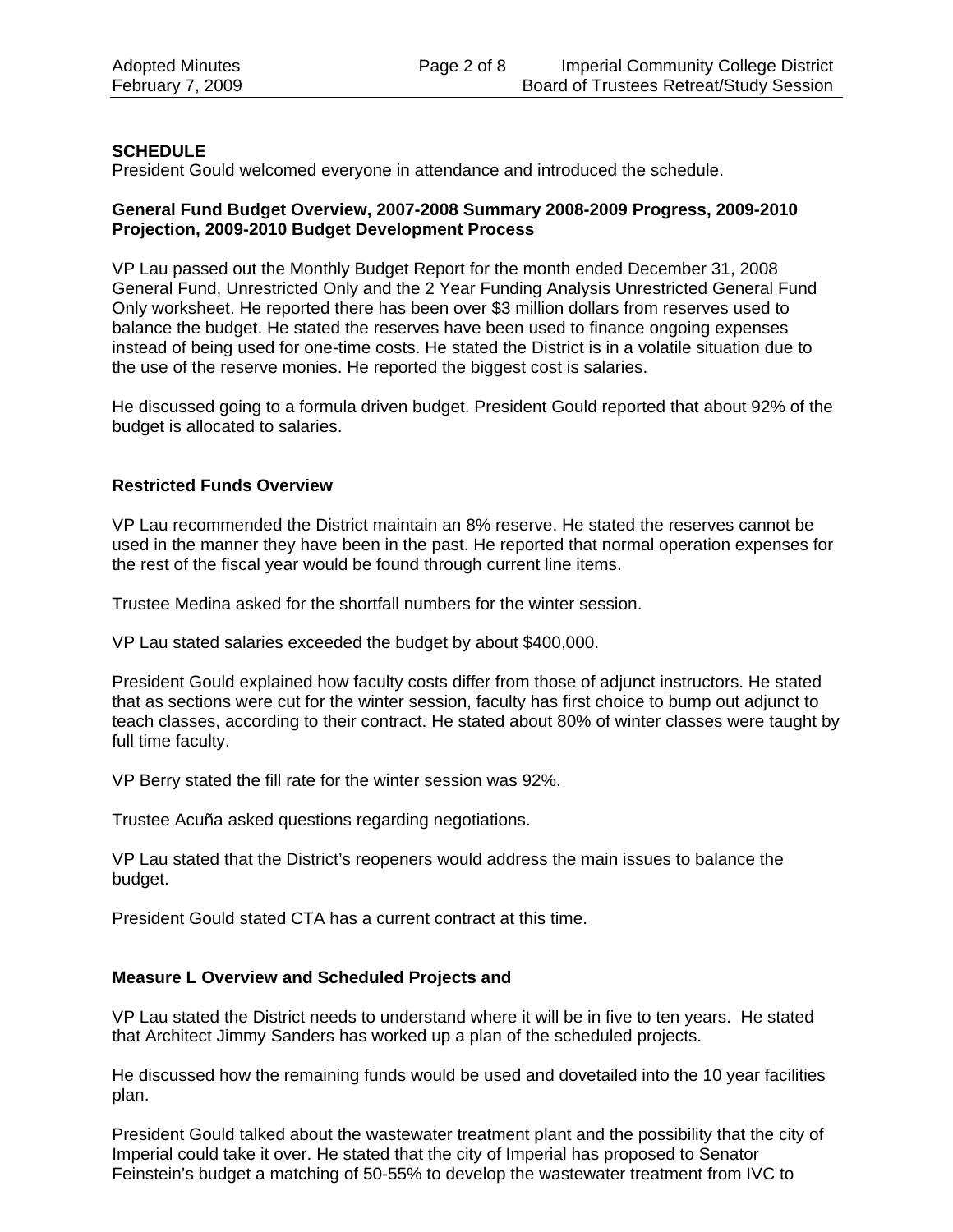Imperial. He stated the District would be looking at whether funds from Measure L could be used to work on the wastewater treatment plant.

## **1st Draft 10 Year Facilities Plan**

Architect Jimmy Sanders gave a Power Point presentation. He stated the facilities plan presentation was for the main campus and not for the extended campus. He stated the science building would be completed in September 2009. He showed the existing site plan and one with the proposed projects that include modernization and building projects over the next 10 years.

Some of the projects discussed were:

- Bus terminal being funded through county monies and not Measure L. VP Lau stated the county grant received was for \$1.3 million and stated IVC will try to get more money for other improvements.
- Solar fields designations.
- New parking lots and entrances to campus.
- Academic buildings that need modernization have received Final Project Proposal (FPP) and the work could start in 2011.

Architect Sanders stated monies from Measure L have already been used to re-roof some of the academic buildings.

Architect Sanders stated the following projects are in the Initial Project Proposal (IPP) with proposed funding by state and a future bond measure:

- Modernization of the 10, 100, & 600 buildings.
- Modernization of the 700, 900, & 1500 buildings.
- Modernization and expansion of the 2200 building.
- Campus expansion with classroom/lecture hall, student union, concessions and restrooms, sports fields and bleachers, student services and administration buildings, class room expansion, technology and library buildings, performing arts theatre, and a building for maintenance and operations.

He discussed having all the modular buildings removed by the time the facilities plan is completed.

VP Lau stated that the facilities plan would take all the available land.

President Gould discussed the location of the art gallery. Architect Sanders stated the plan for the reconstruction is in the construction stage. VP Lau stated these funds would be from redevelopment funds.

Trustee Acuña asked about the building care costs. VP Lau stated that there would be an operations budget for aftercare of new buildings.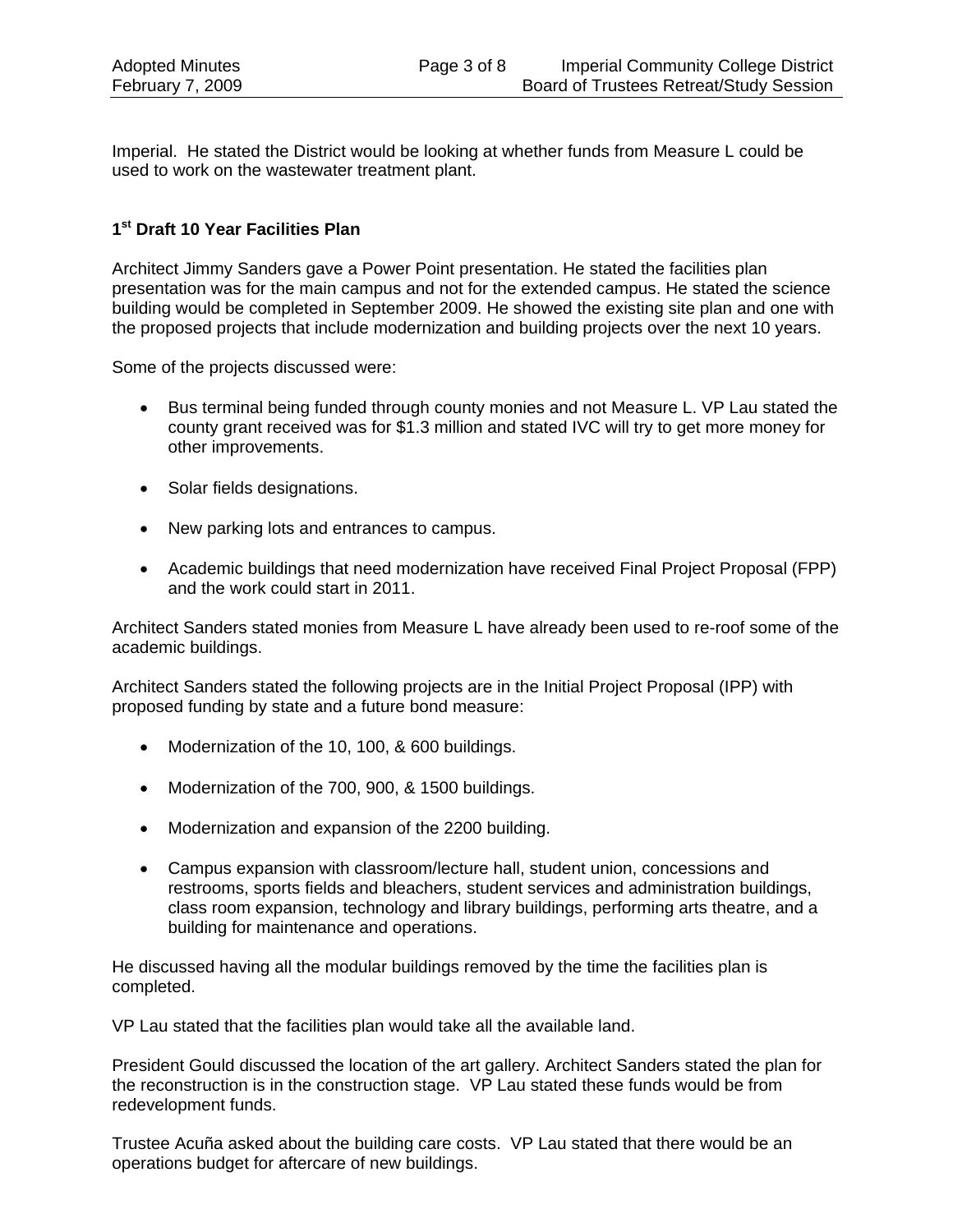President Gould spoke about the need to relocate the agriculture program. He stated there is a need to relocate the art building as well.

VP Lau stated that all new buildings would be Leadership in Energy and Environmental Design (LEED) certified in silver or gold. VP Lau stated there were four level of LEED certification and the District would fall in between the four levels.

#### **Break was taken for 10 minutes.**

#### **Solar Project – SunPeak Solar**

Chief Operating Officer Charlie Hosken introduced Dave Rennie, Chief Executive Officer, and founder of the organization SunPeak Solar.

CEO Rennie presented a PowerPoint and spoke about the benefits of solar use. He reviewed the solar energy basics, solar equipment, options for solar at IVC, and the next steps that could be taken with IVC. He discussed possible government incentives.

The next steps that IVC could take were discussed as follows:

- 1. Determine shading, security, roof mounted panels, and the size of energy needs.
- 2. Options of working with the IID.
- 3. Signing a letter of intent (LOI).

CEO Rennie explained that the execution of the LOI is the first step in the development process. He stated the documents give SunPeak authorization to get started with the requisite IID filings and begin system engineering and specification, establish project schedules, and begin negotiation of the Power Purchase Agreement (PPA).

There was discussion as to the length of the PPA which is normally a 20-year term, including renewal options.

There were some questions from Trustees regarding the use of solar over a period of time.

There was discussion as to the possibility of internships, training, and programs for IVC students.

#### **Solar Project – Solar Monkey**

Chief Executive Officer Matthew McCullough, Director of Educational Sales Frank S. Tom, and Director of Sales John McNeely presented for Solar Monkey.

CEO McCullough presented a PowerPoint regarding the different types of solar energy that could be used at IVC. He discussed the solar power performance over the months of the year in Imperial Valley. He discussed the different paths of solar power and the power purchase model as well as the different areas where solar panels could be placed.

There was discussion as to the amount of kWh output that could be obtained in a year.

Trustee Wong asked how much money could be saved using solar power.

CEO McCullough stated it would be about 10-20% savings.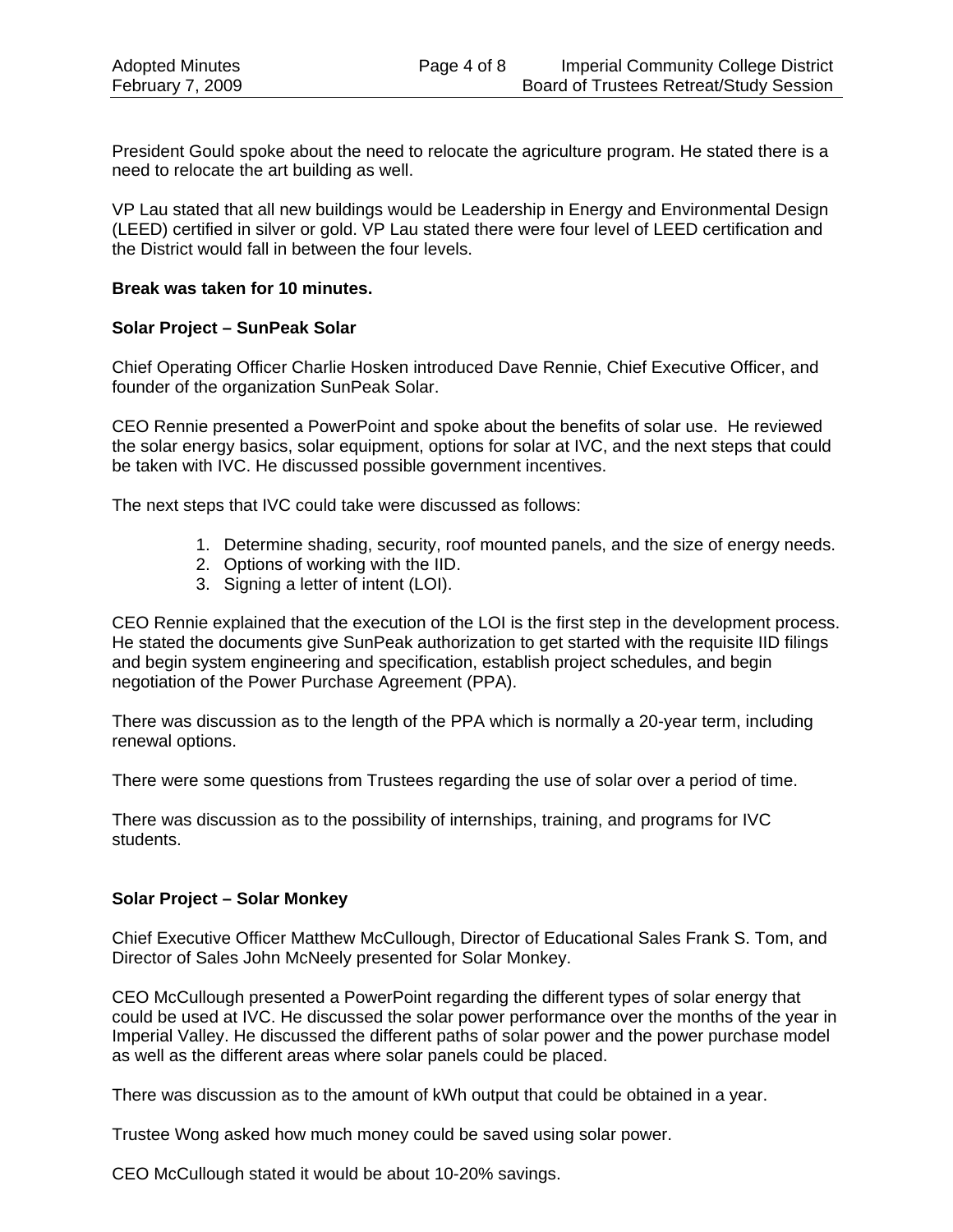Director of Educational Sales Frank Tom spoke and stated he is a retired superintendent and stated he vetted five companies before deciding to work with Solar Monkey. He stated that he would work with instruction to continue helping and supporting the community.

There was discussion on low income community credits from the Clinton era and low income tax credit.

### **Future Bond Discussion and Campaign – Dale Scott & Company**

Chief Executive Officer Dale Scott and Ray Giles presented a PowerPoint presentation that included a comprehensive scope of services integral to successful bond programs which included planning, campaign, and financial advisory.

CEO Scott reviewed the District's Bond Executive Summary. He stated the District has had strong growth over the last decade and stated the bonding capacity is about 2.5% of capacity of assessed valuation. He reviewed the District voter demographics.

CEO Scott reviewed the timetables for a new Bond.

CEO Scott reviewed the survey and stated the calculations he derived were using no increases in valuations.

CEO Scott stated there would be a need to survey and assess the voters.

#### **Lunch [12:10 p.m. - 12:47 p.m.]**

#### **Review of Board and Superintendent/President 2007-2008 Goals**

President Gould recapped what has happened with the goals since 2007-2008 and stated there have been a couple of things that have come up:

- Banner System Implementation from Version 7 to 8
- Technology Advancement
- Accreditation Review and Implementation
- Financial Stability

President Gould reviewed the improvement in technology that has been implemented.

VP for Academic Services Berry reviewed the ACCJC Report. She stated the District was on track and stated she was proud of the campus for doing the job they have done with accreditation.

There was discussion as to financial stability and how the process requires a cultural shift, contract negotiations, and unions to buy in.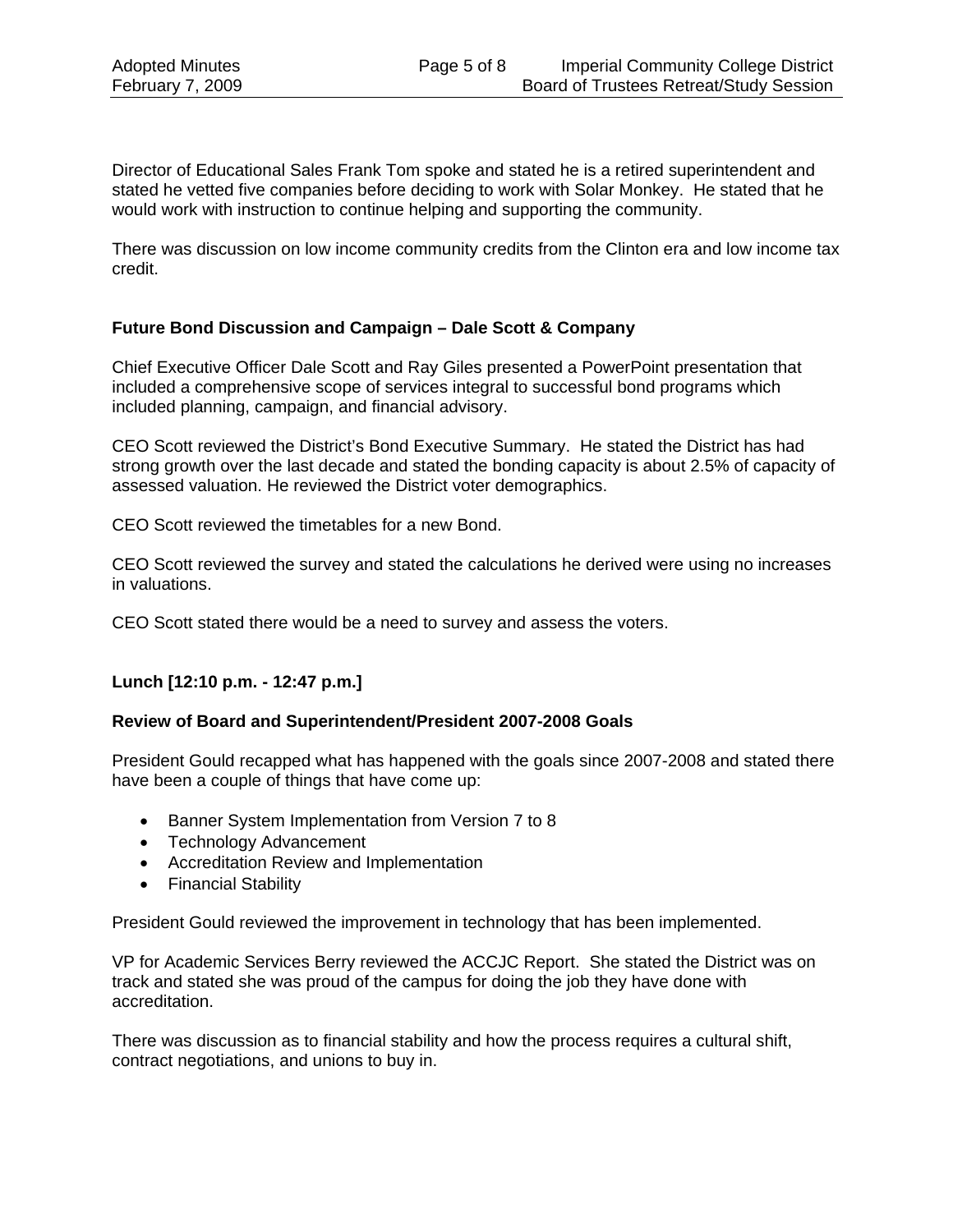President Gould reviewed the Los Rios Resource Allocation Model and stated that Los Rios gives their Board three budget scenarios and the District recommends the most optimistic budget of the three options. The model is as shown below:

Three Budget Scenarios

- $\cdot$   $X =$  most conservative budget projection
- $\cdot$  Y = conservative but mid-range
- $\bullet$   $Z = \text{most optimistic}$

In the scenario, the District recommends the Z budget but spending is limited to the X budget until growth is achieved.

There was discussion regarding retention rates. Dr. Dennis Carnes stated that it is important to recognize support staff and stated classified staff were very important to the success of retention rates.

Trustee Acuña thanked staff for everything they do to keep the retention rates.

There was a review of the Student Progress and Achievement Rate.

## **Status of 2008-2009 Board and Superintendent/President Goals**

President Gould presented his goals for 2009-2010.

- **Accreditation.** Collaborative Progress Report completed on time, planning and governance processes restructured. He stated there was a favorable response from the two-person review team, and a positive response from ACCJC/WASC. He stated the expected results of the warning status have been received.
- **College Readiness.**
- **Marketing Strategies.** Public Relations committee established and they are currently reviewing marketing materials, graphics have improved dramatically. He stated the inhouse move for the Public Relations Officer has been delayed and will go through the Thaw Committee.
- **Enhancing college readiness and college transfer.** Participation in all local and regional organizations and inviting elementary, middle, and high school students to campus, collaborative work of the Title 5 2+2 program with SDSU/IV.
- **Oversee Construction.** Science Building on schedule, plans in final stages for Art Gallery, plans completed for parking lot improvements, and 10 year facilities plan initiated.
- **Technology Plan.** Plan completed and aligned with revised planning process.
- **Campus Climate and Communications.** Written communication improved through the Focus newsletter, and Town Hall Meetings.
- **Visioning Process.** Town Hall meetings and topic based community meetings scheduled for spring 2009.
- **Community Profile.** Superintendent/President, Vice Presidents, other administrators, and faculty are engaged in leadership activities in community.
- **Formula driven enrollment management and budget development.** Participatory governance task force created and currently reviewing and recommending budget formula. Enrollment management plan and data in process.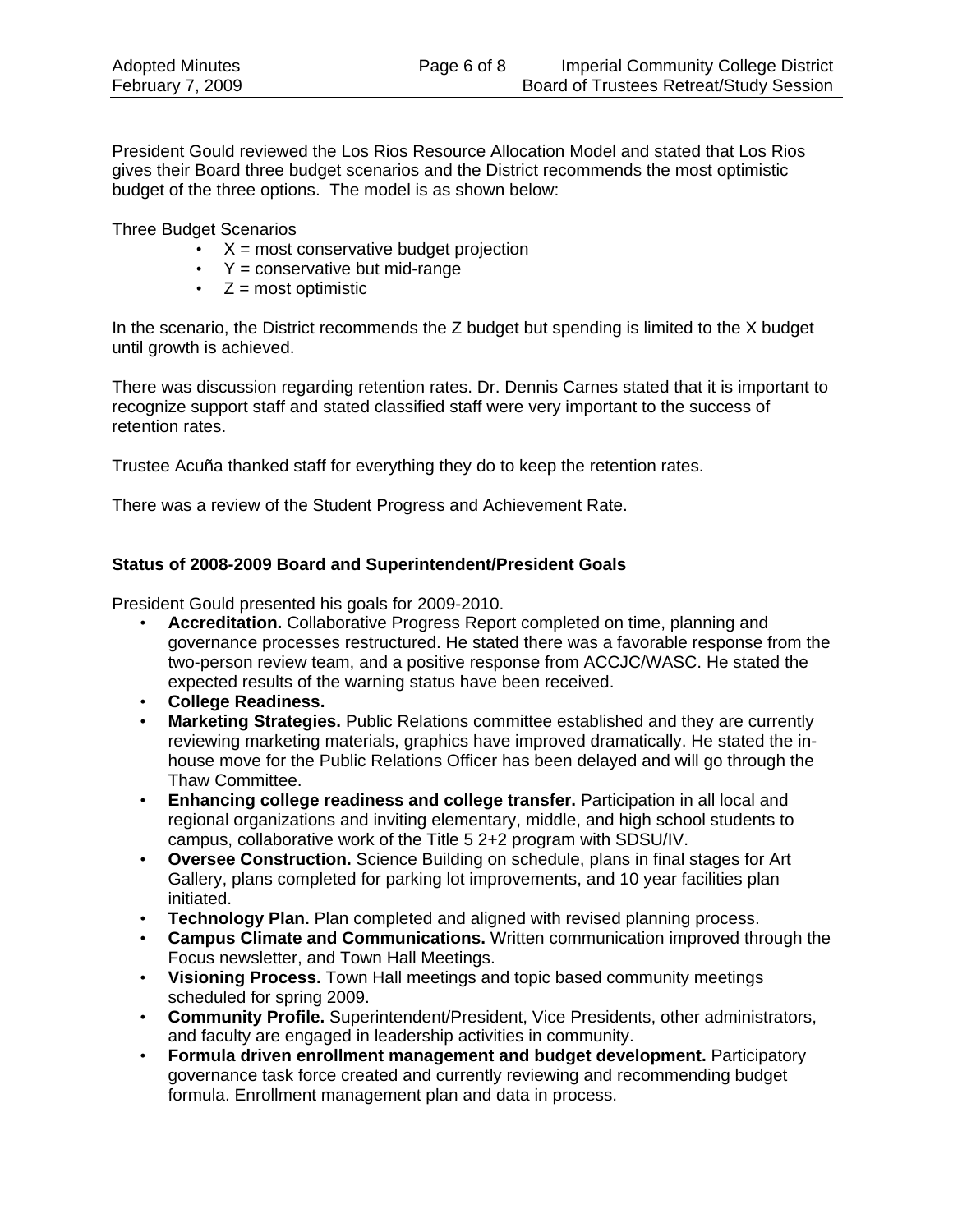# **2009-2010 District and Superintendent/President Proposed Goals**

President Gould gave the following proposed goals:

- 1. Budget Stabilization
	- Formula Driven
	- Union Agreements
- 2. Balance 2009 Budget according to principles
- 3. Consider Canceling Winter Session
	- Improve Fill Rates
	- Create new efficiencies
	- Only Fund Critical Positions
	- Increase Revenue through Grants, review of fees, and new revenue concepts for community involvement
- 4. Public Support of Facilities Needs
- 5. Restructure Foundation Relationship
- 6. Improve Student Progress and Achievement Rates by 5%.
- 7. Continued improvement on 2008 2009 District and Presidential Goals
- 8. Celebrate the opening of the science building, and celebrate the  $50<sup>th</sup>$  anniversary of Imperial Valley College District
- 9. Develop curriculum that supports Imperial County economic development.
- 10. Greening the Imperial Valley College campus
- 11. Establish Basic Skills and English Language Acquisition institutes
- 12. Meet all requirements of WASC/ACCJC accreditation.
- 13. Explore efforts to consolidate sewer water with the city of Imperial

The Trustees added the following and the prioritization:

- 1. Financial Stability/Budget Stabilization
- 2. Accreditation
- 3. Greening the campus
- 4. Determine feasibility of turning the wastewater to city of Imperial and assign a priority and a suggestion made to perform a feasibility study/analysis
- 5. Science building to be up and running
- 6. Trustees to take a tour of the Science Building in March 2009
- 7. Reserves preferred at 8% rather than 6%
- 8. Student related services concern are cost of books and no jobs
- 9. Keeping fees and costs affordable to students (health, food court concept, parking)
- 10. Technology needing to use it in the administrative areas
- 11. Provide more information on solar power
- 12. How can the Board support ASG?

President Gould referred back to the future bond and campaign discussion stating he would recommend going for a new bond next June 2010, not November 2009.